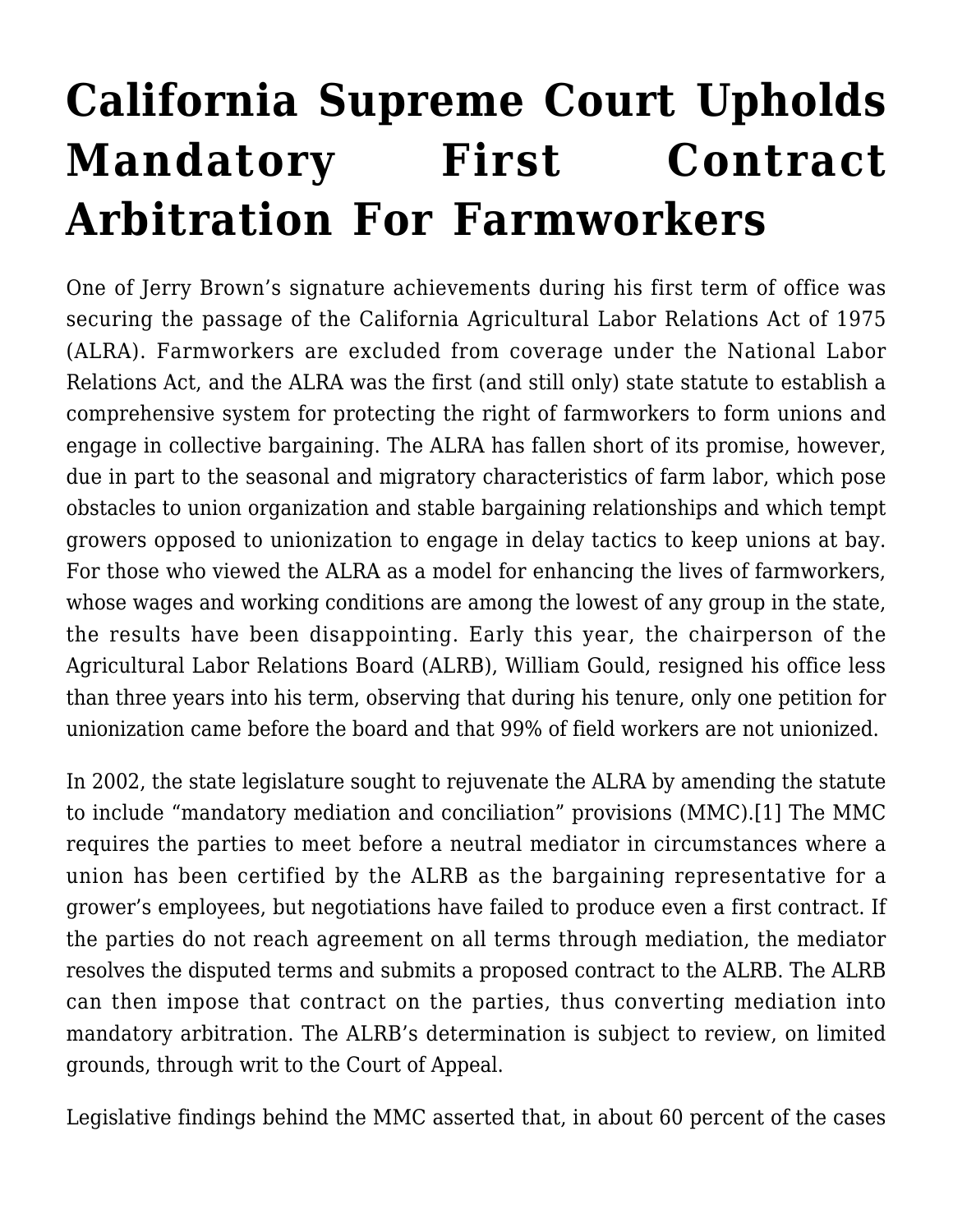where a labor union had been certified, agricultural employers had not agreed to a contract. The theory behind the MMC was that the availability of mandatory arbitration would both lessen the incentive for growers to drag their feet in negotiations in the hope that the union's majority would dissipate as well as produce an equitable basis for a stable relationship in the future. The theory barely had time to be tested, however, before it was attacked by growers claiming (among other things) that the statute was unconstitutional as a denial of equal protection and an improper delegation of legislative authority. The Third District Court of Appeal in a 2-1 decision upheld the statute in *Hess Collection Winery v. Agricultural Labor Relations Board* (2006),[\[2\]](#page-4-1) but the Fifth District reached a contrary conclusion in *Gerawan Winery v. Agricultural Labor Relations Board* (2015).[\[3\]](#page-4-2) The California Supreme Court granted review in the latter case to consider both Gerawan's constitutional claim and its statutory claim that, by its own delay, the union had abandoned its right to seek mediation. The court, in a unanimous opinion by Justice Goodwin Liu, decided both the constitutional and statutory issues in favor of the union[.\[4\]](#page-4-3)

<span id="page-1-2"></span><span id="page-1-1"></span><span id="page-1-0"></span>The court began by considering a constitutional issue that the Court of Appeal found unnecessary to address—that compulsory interest arbitration, while permitted in the public sector, is categorically impermissible in the private sector because it forces employers into arbitration without their consent. The *Gerawan* court characterized this claim as an assertion that the statute violates "substantive due process" and thereby rejected it, noting that both federal and California courts had long abandoned substantive judicial review of economic regulation that meets rational basis standards and does not otherwise offend the applicable constitution[.\[5\]](#page-4-4)

<span id="page-1-5"></span><span id="page-1-4"></span><span id="page-1-3"></span>Gerawan claimed that the statute, on its face, violated both federal and state constitutional equal protection guarantees by imposing upon it, "as a class of one,"[\[6\]](#page-4-5) terms and conditions of employment not imposed upon other growers. Acknowledging that California's equal protection principle might require a different analysis than the federal Constitution in "some cases" (as in the court's same-sex marriage decision),[\[7\]](#page-4-6) the court held that both federal and state standards called for a rational basis test for classifications in areas of social and economic policy when no suspect class exists or no fundamental rights are at stake. Assuming without deciding that an equal protection claim could be asserted by a plaintiff who was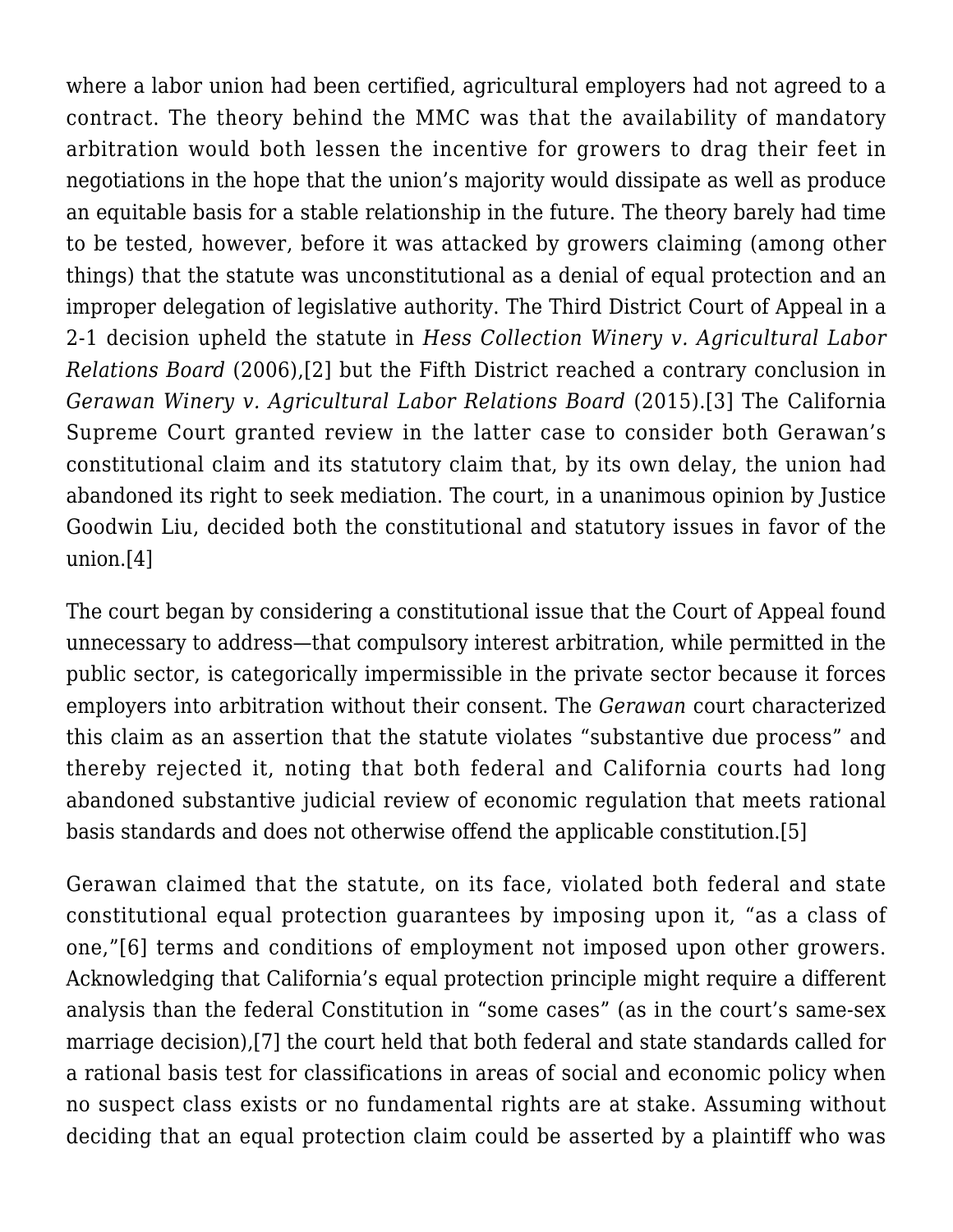intentionally treated differently than other similarly situated persons without a reasonable basis for doing so, the court concluded there was a rational basis for vesting a mediator with authority to make individualized determinations based on non-arbitrary criteria that served the legislature's legitimate interest in tailoring agreements to the unique circumstances of each employer. Moreover, this being a facial challenge, there was no evidence that the criteria had been improperly applied.

<span id="page-2-0"></span>California's constitution provides for separating the powers of state government, prohibiting persons charged with the exercise of one power from exercising either of the others, except as otherwise permitted under the state constitution[.\[8\]](#page-4-7) It has long been accepted, however, that delegation of legislative power to agencies is permissible when accompanied by standards that adequately guide administrative discretion and permit judicial review.[\[9\]](#page-4-8) The *Gerawan* court, in a careful analysis, concluded that the MMC criteria and procedures met those requirements.

<span id="page-2-2"></span><span id="page-2-1"></span>In addition to its constitutional claims, Gerawan argued that the union had abandoned its right to seek arbitration under the MMC by its own dilatory behavior. The argument, it must be acknowledged, had a certain facial appeal. Gerawan is one of California's largest growers, employing thousands of workers to grow, harvest, and pack grapes on Gerawan's 120,000 acres in the San Joaquin valley. The ALRB conducted an election among the employees in 1990 and, after rejecting various challenges to the election, certified United Farm Workers (UFW) as bargaining representative in 1992. Cesar Chavez, on behalf of the union, sent a letter requesting negotiations, which Gerawan "formally accept[ed],"[\[10\]](#page-4-9) but then, according to Gerawan, union representatives did not respond. In 1994, UFW made a second request to negotiate, and there was a bargaining session with no agreement. UFW representatives said they would revise the union's proposal and contact Gerawan about future negotiations, but Gerawan said that nothing happened until 2012 when the UFW sought to renew negotiations. Gerawan asked the union to explain its absence of more than 17 years, but the union declined to do so, and the record in the case also failed to provide a reason. Gerawan nevertheless proceeded to negotiations, holding more than 10 bargaining sessions in early 2013, but the parties failed to reach an agreement; it was then that the union requested to mediate under the MMC.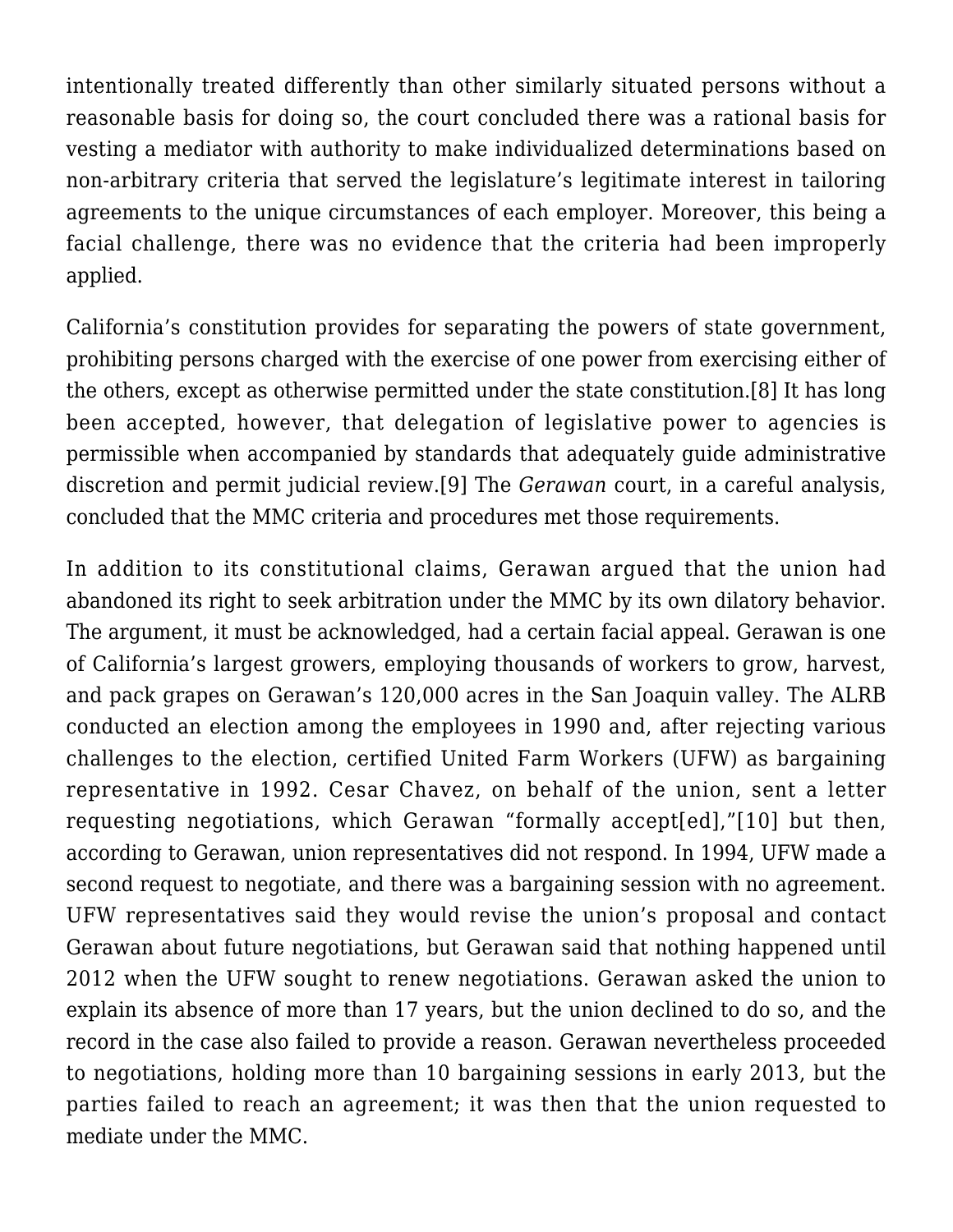<span id="page-3-0"></span>The ALRB refused to consider Gerawan's abandonment claim, basing its decision on precedent that disallows an abandonment defense to the employer's duty to bargain so long as the union remains certified as the bargaining representative. Under the ALRA, a union may become decertified as bargaining representative by a majority vote of the employees in an election held pursuant to petition by the current employees or by a rival union., In fact, at one point, Gerawan's employees did file a petition to decertify UFW, but the ALRB set aside that effort on the basis of evidence that Gerawan had unlawfully inserted itself into the campaign. Gerawan, acknowledging the Board's "certified until decertified" rule[,\[11\]](#page-4-10) argued that the rule should not apply to the MMC because it is a process that occurs *after* bargaining, but the court disagreed, characterizing interest arbitration as part of the bargaining process. The court upheld the Board's position on the basis of deference to agency interpretation as well as the state legislature's failure to amend the statute when faced with the interpretation as applied to the MMC and the policies of the ALRA. While applying the Board's interpretation may mean that an employer must go to mediation and arbitration with a union that is no longer supported by any of the current employees, the legislature might reasonably view this as a better outcome than a rule that provides the employer with an incentive to resist meaningful bargaining and avoid its obligation to engage in the MMC process.

<span id="page-3-2"></span><span id="page-3-1"></span>The union's unexplained absence from bargaining for 17 years certainly seems bizarre, but it is not unique. In a companion case to *Gerawan* in which the MMC was not involved, the court applied the ALRB's "certified until decertified" rule to reject the employer's defense to bargaining with the UFW after an absence of 24 years.[\[12\]](#page-4-11) From supposedly reliable accounts not part of the record in either case, the UFW was undergoing massive turmoil during this period.[\[13\]](#page-4-12) William Gould, in his letter of resignation as chair of the ALRB, wrote that the ALRA is "now irrelevant to farmworkers, in particular, because for the most part, they are not aware of the provisions, procedures, and rights contained in the law."[\[14\]](#page-4-13) Whatever the explanation, the present state of affairs is deeply disappointing. The court's opinion in *Gerawan* creates at least the possibility of jump-starting the potential created by California's unique experiment in the fields.

<span id="page-3-3"></span>*Joseph R. Grodin is a Distinguished Emeritus Professor, University of California Hastings College of the Law. Professor Grodin served as a member of the first*